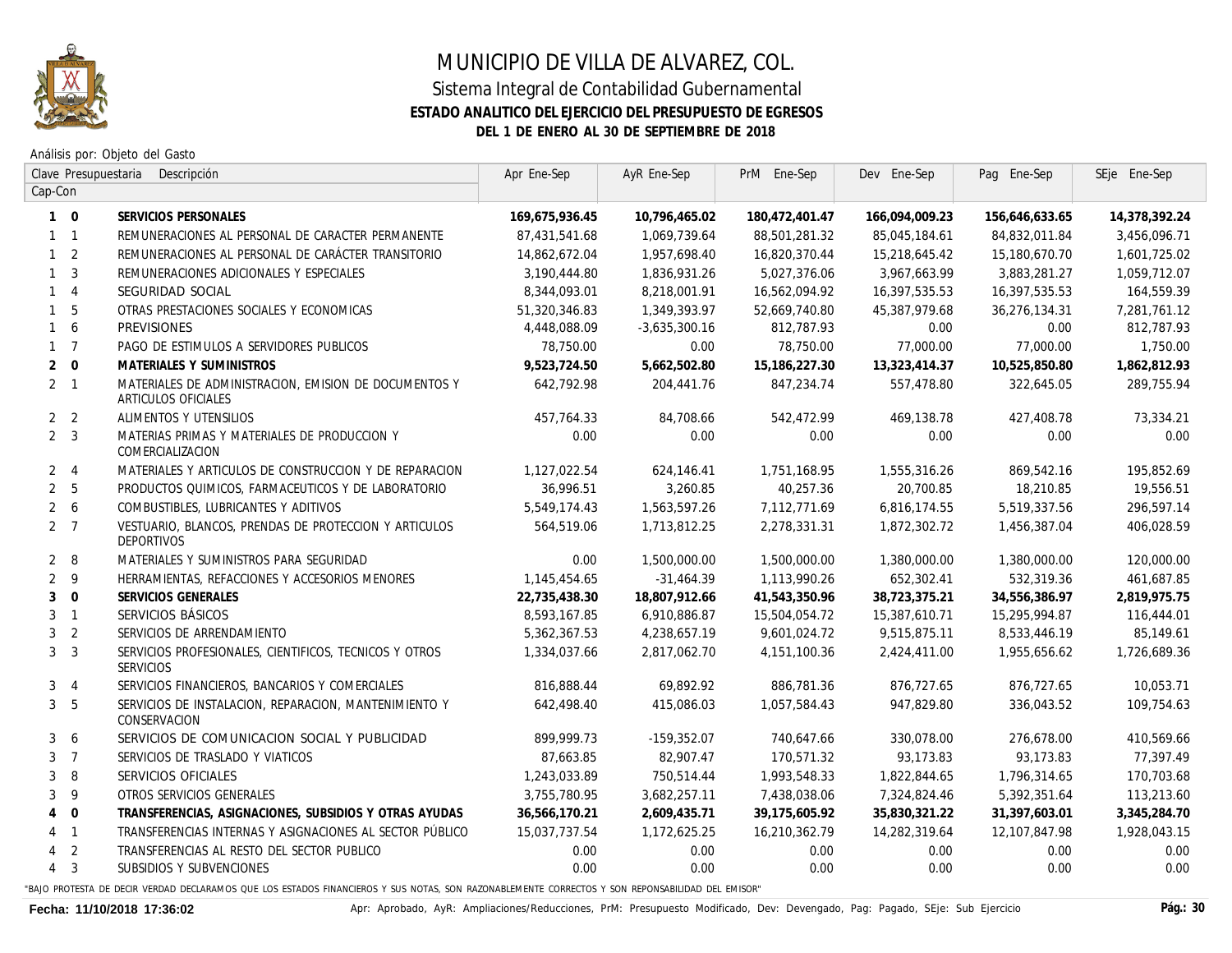

# MUNICIPIO DE VILLA DE ALVAREZ, COL.

### Sistema Integral de Contabilidad Gubernamental **ESTADO ANALITICO DEL EJERCICIO DEL PRESUPUESTO DE EGRESOS DEL 1 DE ENERO AL 30 DE SEPTIEMBRE DE 2018**

Análisis por: Objeto del Gasto

| Clave Presupuestaria<br>Descripción |                         | Apr Ene-Sep                                                      | AyR Ene-Sep   | PrM Ene-Sep  | Dev Ene-Sep   | Pag Ene-Sep    | SEje Ene-Sep     |                  |
|-------------------------------------|-------------------------|------------------------------------------------------------------|---------------|--------------|---------------|----------------|------------------|------------------|
|                                     | Cap-Con                 |                                                                  |               |              |               |                |                  |                  |
|                                     | $4 \quad 4$             | AYUDAS SOCIALES                                                  | 2,420,008.15  | -468,678.00  | 1,951,330.15  | 557,719.80     | 502,719.80       | 1,393,610.35     |
| 4                                   | - 5                     | PENSIONES Y JUBILACIONES                                         | 19,108,424.52 | 1,905,488.46 | 21,013,912.98 | 20,990,281.78  | 18,787,035.23    | 23,631.20        |
| 4                                   | - 6                     | TRANSFERENCIAS A FIDEICOMISOS, MANDATOS Y OTROS ANALOGOS         | 0.00          | 0.00         | 0.00          | 0.00           | 0.00             | 0.00             |
|                                     | 4 <sub>7</sub>          | TRANSFERENCIAS A LA SEGURIDAD SOCIAL                             | 0.00          | 0.00         | 0.00          | 0.00           | 0.00             | 0.00             |
|                                     | 4 8                     | DONATIVOS                                                        | 0.00          | 0.00         | 0.00          | 0.00           | 0.00             | 0.00             |
|                                     | $4\overline{9}$         | TRANSFERENCIAS AL EXTERIOR                                       | 0.00          | 0.00         | 0.00          | 0.00           | 0.00             | 0.00             |
| 5                                   | $\overline{0}$          | BIENES MUEBLES, INMUEBLES E INTANGIBLES                          | 947,569.09    | 5,181,416.80 | 6,128,985.89  | 4, 163, 472.64 | 4,102,078.84     | 1,965,513.25     |
|                                     | 5 <sub>1</sub>          | MOBILIARIO Y EQUIPO DE ADMINISTRACION                            | 80,190.21     | 38,400.00    | 118,590.21    | 68,592.80      | 15,184.00        | 49,997.41        |
| 5                                   | $\overline{2}$          | MOBILIARIO Y EQUIPO EDUCACIONAL Y RECREATIVO                     | 225,788.00    | 463,842.04   | 689,630.04    | 568,088.44     | 568,088.44       | 121,541.60       |
| 5                                   | $\overline{3}$          | EQUIPO E INSTRUMENTAL MEDICO Y DE LABORATORIO                    | 0.00          | 24,246.40    | 24,246.40     | 24,246.40      | 24,246.40        | 0.00             |
| 5                                   | $\overline{4}$          | VEHICULOS Y EQUIPO DE TRANSPORTE                                 | 500,000.00    | 3,340,000.00 | 3,840,000.00  | 3,440,000.00   | 3,440,000.00     | 400,000.00       |
| 5                                   | -5                      | EQUIPO DE DEFENSA Y SEGURIDAD                                    | 0.00          | 0.00         | 0.00          | 0.00           | 0.00             | 0.00             |
| 5                                   | 6                       | MAQUINARIA, OTROS EQUIPOS Y HERRAMIENTAS                         | 141,590.88    | 1,314,928.36 | 1,456,519.24  | 62,545.00      | <i>54,560.00</i> | 1,393,974.24     |
| 5                                   | $\overline{7}$          | ACTIVOS BIOLOGICOS                                               | 0.00          | 0.00         | 0.00          | 0.00           | 0.00             | 0.00             |
| 5                                   | 8                       | <b>BIENES INMUEBLES</b>                                          | 0.00          | 0.00         | 0.00          | 0.00           | 0.00             | 0.00             |
| 5                                   | - 9                     | <b>ACTIVOS INTANGIBLES</b>                                       | 0.00          | 0.00         | 0.00          | 0.00           | 0.00             | 0.00             |
| 6                                   | $\overline{0}$          | <b>INVERSION PUBLICA</b>                                         | 8,489,770.70  | 7,774,202.25 | 16,263,972.95 | 7,609,848.88   | 6,872,069.06     | 8,654,124.07     |
|                                     | 6 1                     | OBRA PUBLICA EN BIENES DE DOMINIO PUBLICO                        | 8,489,770.70  | 7,578,151.39 | 16,067,922.09 | 7,413,798.02   | 6,676,018.20     | 8,654,124.07     |
|                                     | 6 <sub>2</sub>          | OBRA PUBLICA EN BIENES PROPIOS                                   | 0.00          | 196,050.86   | 196,050.86    | 196,050.86     | 196,050.86       | 0.00             |
| 6                                   | $\overline{\mathbf{3}}$ | PROYECTOS PRODUCTIVOS Y ACCIONES DE FOMENTO                      | 0.00          | 0.00         | 0.00          | 0.00           | 0.00             | 0.00             |
|                                     | $7\quad 0$              | INVERSIONES FINANCIERAS Y OTRAS PROVISIONES                      | 360,000.00    | 3,448,164.19 | 3,808,164.19  | 0.00           | 0.00             | 3,808,164.19     |
|                                     | 7 <sub>1</sub>          | INVERSIONES PARA EL FOMENTO DE ACTIVIDADES PRODUCTIVAS           | 0.00          | 0.00         | 0.00          | 0.00           | 0.00             | 0.00             |
|                                     | 7 <sup>2</sup>          | ACCIONES Y PARTICIPACIONES DE CAPITAL                            | 0.00          | 0.00         | 0.00          | 0.00           | 0.00             | 0.00             |
|                                     | 7 <sup>3</sup>          | COMPRA DE TITULOS Y VALORES                                      | 0.00          | 0.00         | 0.00          | 0.00           | 0.00             | 0.00             |
|                                     | 7 <sub>4</sub>          | CONCESION DE PRESTAMOS                                           | 0.00          | 0.00         | 0.00          | 0.00           | 0.00             | 0.00             |
|                                     | 7 <sub>5</sub>          | INVERSIONES EN FIDEICOMISOS, MANDATOS Y OTROS ANALOGOS           | 0.00          | 0.00         | 0.00          | 0.00           | 0.00             | 0.00             |
|                                     | 7 6                     | OTRAS INVERSIONES FINANCIERAS                                    | 0.00          | 0.00         | 0.00          | 0.00           | 0.00             | 0.00             |
|                                     | 7 <sup>9</sup>          | PROVISIONES PARA CONTINGENCIAS Y OTRAS EROGACIONES<br>ESPECIALES | 360,000.00    | 3,448,164.19 | 3,808,164.19  | 0.00           | 0.00             | 3,808,164.19     |
| 8                                   | $\overline{0}$          | PARTICIPACIONES Y APORTACIONES                                   | 0.00          | 0.00         | 0.00          | 0.00           | 0.00             | 0.00             |
|                                     | 8 1                     | PARTICIPACIONES                                                  | 0.00          | 0.00         | 0.00          | 0.00           | 0.00             | 0.00             |
| 8                                   | 3                       | APORTACIONES                                                     | 0.00          | 0.00         | 0.00          | 0.00           | 0.00             | 0.00             |
| 8                                   | 5                       | CONVENIOS                                                        | 0.00          | 0.00         | 0.00          | 0.00           | 0.00             | 0.00             |
| 9                                   | $\overline{\mathbf{0}}$ | <b>DEUDA PUBLICA</b>                                             | 24,741,709.87 | 1,623,093.84 | 26,364,803.71 | 81,865,312.12  | 23,108,423.13    | $-55,500,508.41$ |
|                                     | 9 1                     | AMORTIZACION DE LA DEUDA PUBLICA                                 | 4,616,189.41  | 25,267.97    | 4,641,457.38  | 4,685,389.71   | 4,685,389.71     | $-43,932.33$     |
|                                     | 9 <sub>2</sub>          | INTERESES DE LA DEUDA PUBLICA                                    | 2,373,282.63  | 1,597,825.87 | 3,971,108.50  | 3,971,108.42   | 3,971,108.42     | 0.08             |
|                                     |                         |                                                                  |               |              |               |                |                  |                  |

"BAJO PROTESTA DE DECIR VERDAD DECLARAMOS QUE LOS ESTADOS FINANCIEROS Y SUS NOTAS, SON RAZONABLEMENTE CORRECTOS Y SON REPONSABILIDAD DEL EMISOR"